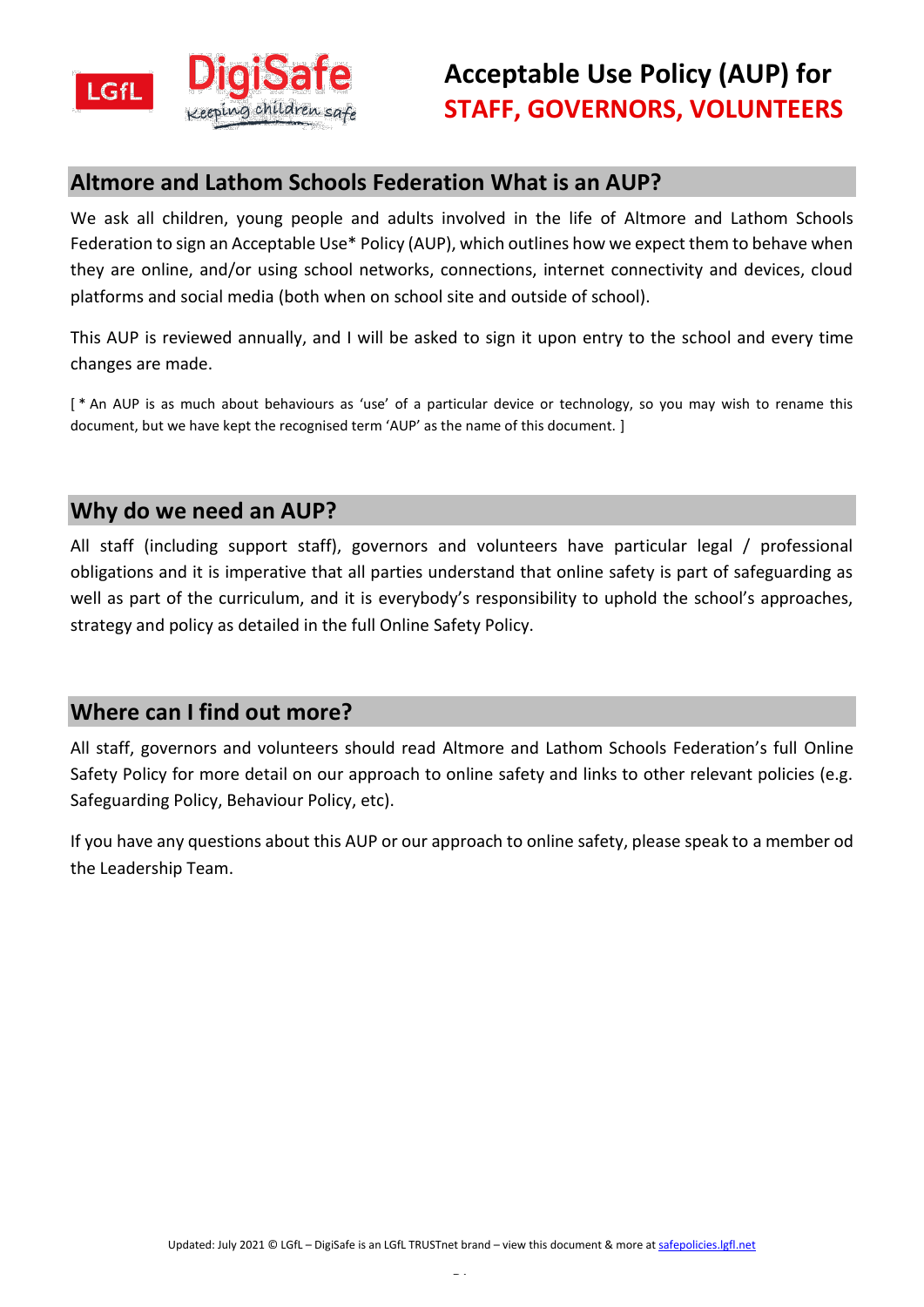

## **What am I agreeing to?**

- 1. I have read and understood Altmore and Lathom Schools Federation's full Online Safety policy and agree to uphold the spirit and letter of the approaches outlined there, both for my behaviour as an adult and enforcing the rules for pupils/students. I will report any breaches or suspicions (by adults or children) in line with the policy without delay.
- 2. I understand it is my duty to support a whole-school safeguarding approach and will report any behaviour which I believe may be inappropriate or concerning in any way to the Designated Safeguarding Lead (if by a child) or Executive Headteacher/HoS.

### **3. During remote learning:**

- o **I will not behave any differently** towards students compared to when I am in school. I will never attempt to arrange any meeting, including tutoring session, without the full prior knowledge and approval of the school, and will never do so directly with a pupil. The same applies to any private/direct communication with a pupil.
- o **I will not attempt to use a personal system or personal login for remote teaching** or set up any system on behalf of the school without SLT approval.
- o **I will not take secret recordings or screenshots** of myself or pupils during live lessons.
- o **I will conduct any video lessons in a professional environment** as if I am in school. This means I will be correctly dressed and not in a bedroom / impossible to tell that it is a bedroom if this is unavoidable (e.g. even if the camera slips). The camera view will not include any personal information or inappropriate objects and where possible to blur or change the background, I will do so.
- o **I will complete the issue log for live lessons** if anything inappropriate happens or anything which could be construed in this way. This is for my protection as well as that of students
- 4. I understand that in past and potential future remote learning and lockdowns, there is a greater risk for grooming and exploitation as children spend more time at home and on devices; I must play a role in supporting educational and safeguarding messages to help with this.
- 5. I understand the responsibilities listed for my role in the school's Online Safety policy. This includes promoting online safety as part of a whole school approach in line with the **RSHE curriculum,** as well as safeguarding considerations when supporting pupils remotely.
- 6. I understand that school systems and users are protected by security, monitoring and filtering services, and that my use of school devices, systems and logins on my own devices and at home (regardless of time, location or connection), including encrypted content, can be monitored/captured/viewed by the relevant authorised staff members.
- 7. I understand that I am a role model and will promote positive online safety and model safe, responsible and positive behaviours in my own use of technology, including social media, e.g. by:
- not sharing other's images or details without permission
- refraining from posting negative, threatening or violent comments about others, regardless of whether they are members of the school community or not.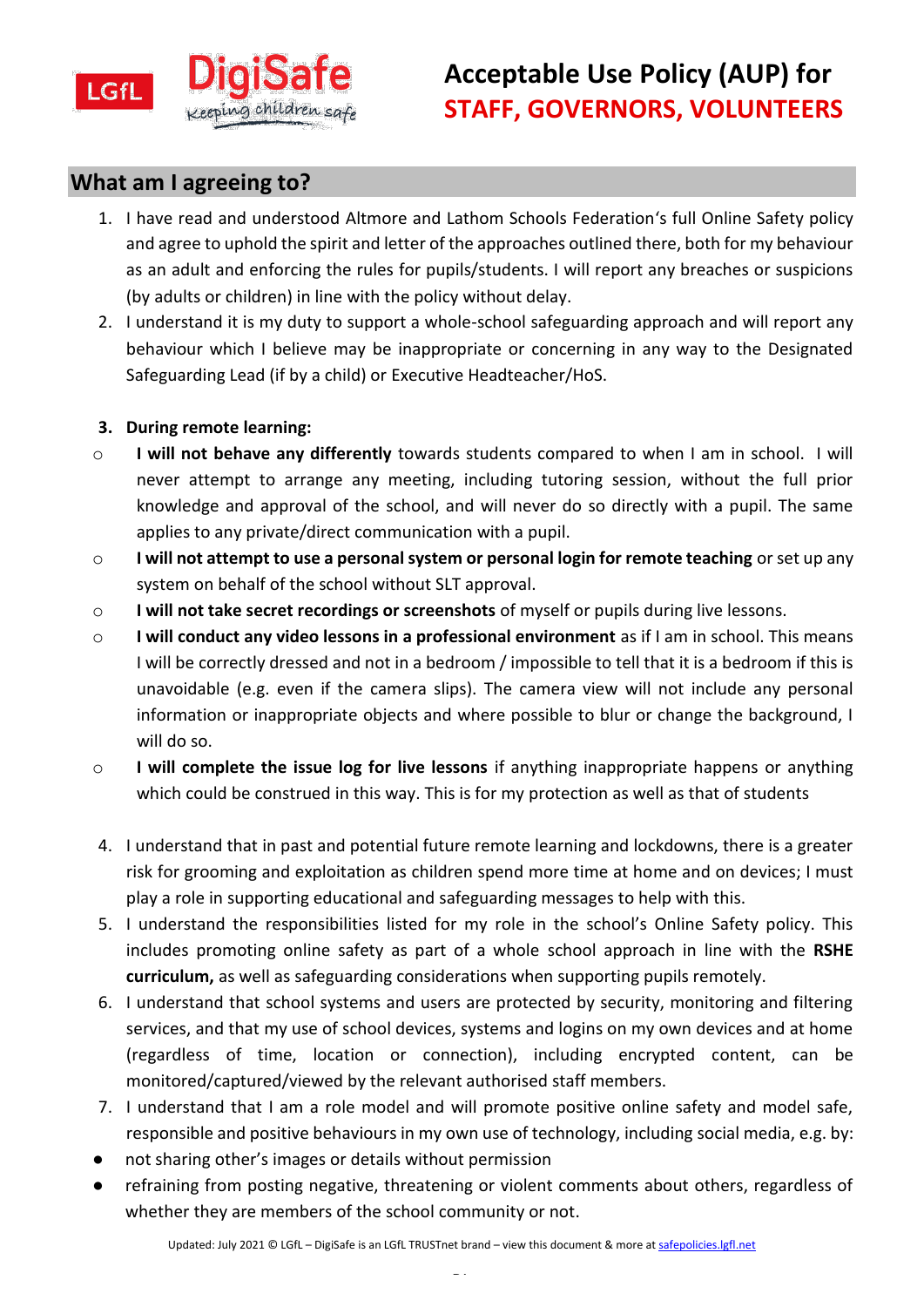

# **Acceptable Use Policy (AUP) for STAFF, GOVERNORS, VOLUNTEERS**

- 8. I will not contact or attempt to contact any pupil or to access their contact details (including their usernames/handles on different platforms) in any way other than school-approved and schoolmonitored ways, which are detailed in the school's Online Safety Policy. I will report any breach of this by others or attempts by pupils to do the same to the headteacher.
- 9. Details on social media behaviour, the general capture of digital images/video and on my use of personal devices is stated in the full Online Safety policy. If I am not sure if I am allowed to do something in or related to school, I will not do it and seek guidance from the DSL.
- 10. I understand the importance of upholding my online reputation, my professional reputation and that of the school), and I will do nothing to impair either. More guidance on this point can be found in this **[Online Reputation](http://onlinerep.lgfl.net/)** guidance for schools and in Altmore and Lathom Schools Federation social media policy/guidance.
- 11. I agree to adhere to all provisions of the school Data Protection Policy at all times, whether or not I am on site or using a school device, platform or network, and will ensure I do not access, attempt to access, store or share any data which I do not have express permission for. I will protect my passwords/logins and other access, never share credentials and immediately change passwords and notify a member of the Leadership Team if I suspect a breach. I will only use complex passwords and not use the same password as for other systems.
- 12. I will not store school-related data on personal devices, storage or cloud platforms. USB keys, if allowed, will be encrypted, and I will only use safe and appropriately licensed software, respecting licensing, intellectual property and copyright rules at all times.
- 13. I will never use school devices and networks/internet/platforms/other technologies to access material that is illegal or in any way inappropriate for an education setting. I will not attempt to bypass security or monitoring and will look after devices loaned to me.
- 14. I will not support or promote extremist organisations, messages or individuals, nor give them a voice or opportunity to visit the school. I will not browse, download or send material that is considered offensive or of an extremist nature.
- 15. I understand and support the commitments made by pupils/students, parents and fellow staff, governors and volunteers in their Acceptable Use Policies and will report any infringements in line with school procedures.
- 16. I will follow the guidance in the safeguarding and online-safety policies for reporting incidents: I understand the principle of 'safeguarding as a jigsaw' where my concern might complete the picture. I have read the sections on handing incidents and concerns about a child in general, sharing nudes and semi-nudes, upskirting, bullying, sexual violence and harassment, misuse of technology and social media.
- 17. I understand that breach of this AUP and/or of the school's full Online Safety may lead to appropriate staff disciplinary action or termination of my relationship with the school and where appropriate, referral to the relevant authorities.